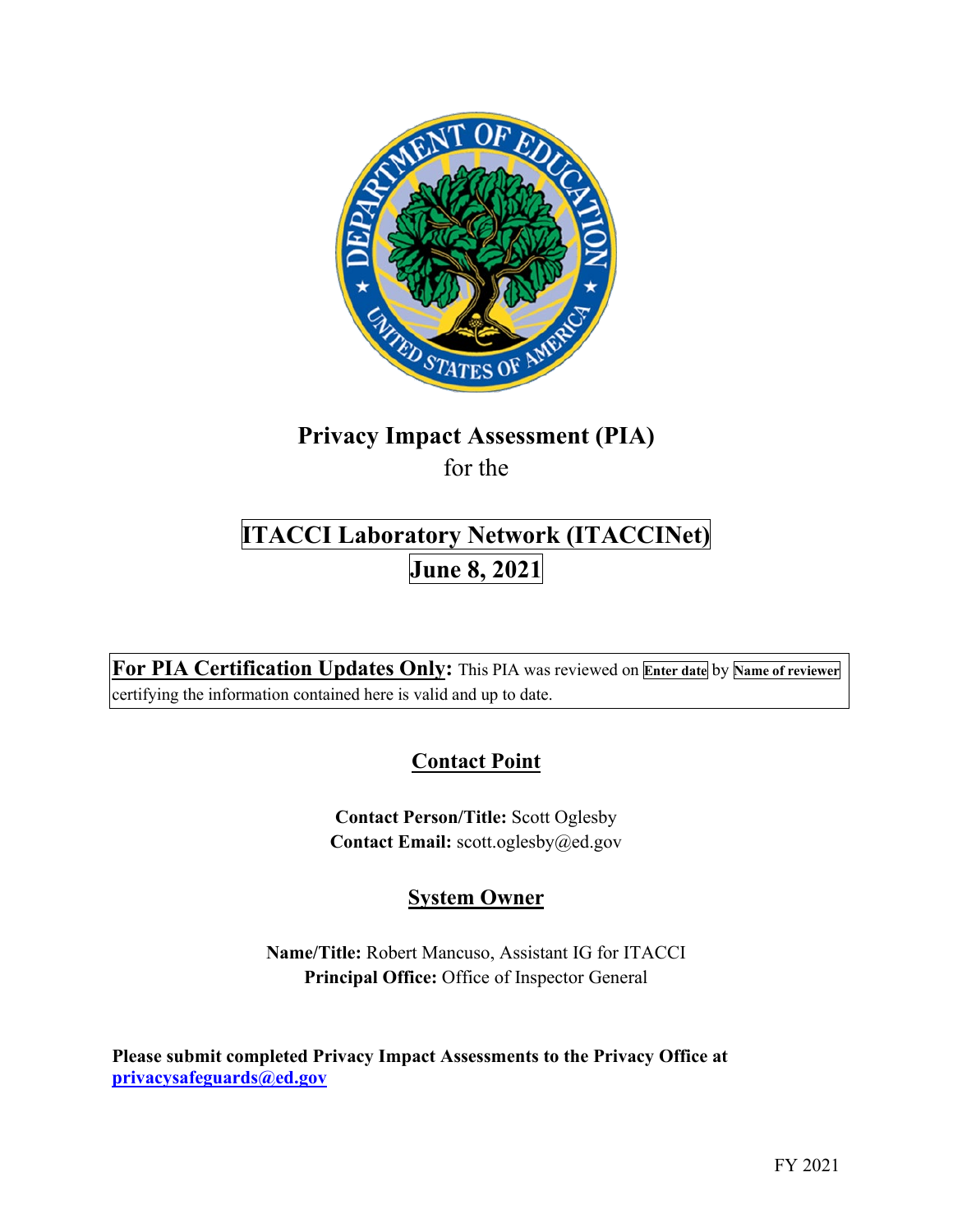*Please complete this Privacy Impact Assessment (PIA) on how personally identifiable information (PII) is collected, stored, protected, shared, and managed electronically by your system. You may wish to consult with your ISSO in completing this document. If a question does not apply to your system, please answer with N/A.* 

#### **1. Introduction**

 **1.1.** Describe the system including the name, acronym, and a brief description of the program or purpose for the system.

 (ITACCI) component of the OIG, established the ITACCI Laboratory Network ED network and systems. ITACCINet is a general support system (GSS) for investigative services (MTIPS) circuit. The IG Act of 1978 (as amended), provides the OIG the The mission of the Department of Education (ED) Office of the Inspector General (OIG), is to promote the efficient and effective use of taxpayer dollars in support of American education by providing independent and objective assistance to the Congress and the Secretary in assuring continuous improvement in program delivery, effectiveness, and integrity. The Information Technology, Audits and Computer Crime Investigations (ITACCINet) to provide an independent environment for its mission, independent of the support that provides centralized user and computer object management, centralized file storage, content management services, network printing, and internet connectivity through a Trusted Internet Connection (TIC)-compliant managed trusted internet protocol authority to operate as a "separate agency," and as such, we have the authority to maintain an independent network to support the OIG mission, whose requirements and needs are different from the Department. Further, the OIG requires an environment that is maintained and administered by OIG personnel, with appropriate clearances, and not a contractor owned, contractor operated environment.

The information maintained within this system is limited to information that OIG has legal authorization to collect and maintain as part of its responsibility to conduct, supervise, and coordinate audits and investigations of Department programs, operations, grantees, contractors, and associated personnel to recognize and mitigate fraud, waste, and abuse.

**1.2.** Describe the purpose for which the personally identifiable information (PII)<sup>1</sup> is collected, used, maintained, or shared.

While ITACCINet does not purposefully collect PII, there may be PII incidentally included in digital evidence records obtained through search warrants and investigative data collection that are stored on the system. Digital evidence is defined as information and data of value to an investigation that is stored on, received or transmitted by an

 or identifying information which is linked or linkable to a specific individual, such as date and place of birth, mother's maiden name, etc. OMB Circular A-130, page 33 <sup>1</sup> The term "personally identifiable information" refers to information which can be used to distinguish or trace an individual's identity, such as their name, SSN, biometric records, etc. alone, or when combined with other personal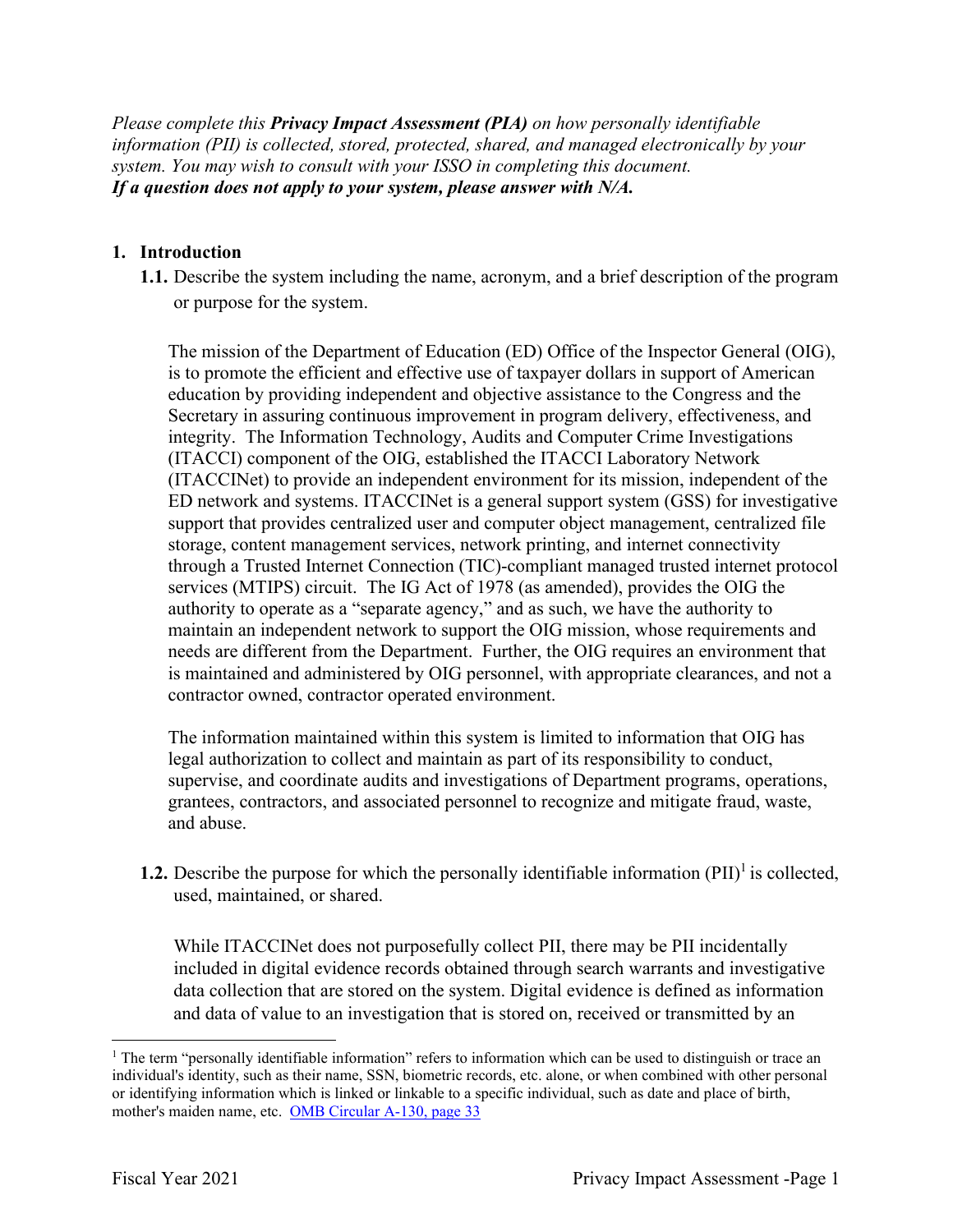electronic device.<sup>2</sup> Digital evidence, such as forensic images of computer hard drives, may be obtained by criminal investigators from external sources or from internal Department and OIG systems for law enforcement purposes. The scope of digital evidence maintained by investigators is unique to every case and includes what the agent deems relevant to the case. Therefore, the digital evidence varies depending on the case being investigated.

ITACCINet does not have interconnections with other systems for sharing of digital evidence.

**1.3.** Is this a new system, or one that is currently in operation?

### Currently Operating System

**1.4.** Is this PIA new, or is it updating a previous version?<br>New PIA

#### New PIA

The Privacy Safeguards Office reviewed the ITACCINet Privacy Threshold Analysis and system architecture and determined that the PII present in digital evidence now maintained on this system warranted a PIA.

**1.5.** Is the system operated by the agency or by a contractor?

#### Agency

**1.5.1.** If the system is operated by a contractor, does the contract or other acquisitionrelated documents include privacy requirements?

 $\overline{M}$  N/A

Click here to select.

# **2. Legal Authorities and Other Requirements**  *If you are unsure of your legal authority, please contact your program attorney.*

**2.1.** What specific legal authorities and/or agreements permit and regulate the collection and use of data by the system? Please include name and citation of the authority.

<sup>2</sup> Electronic CSI, A Guide for First Responders, 2nd edition, National Institute of Justice, April 2008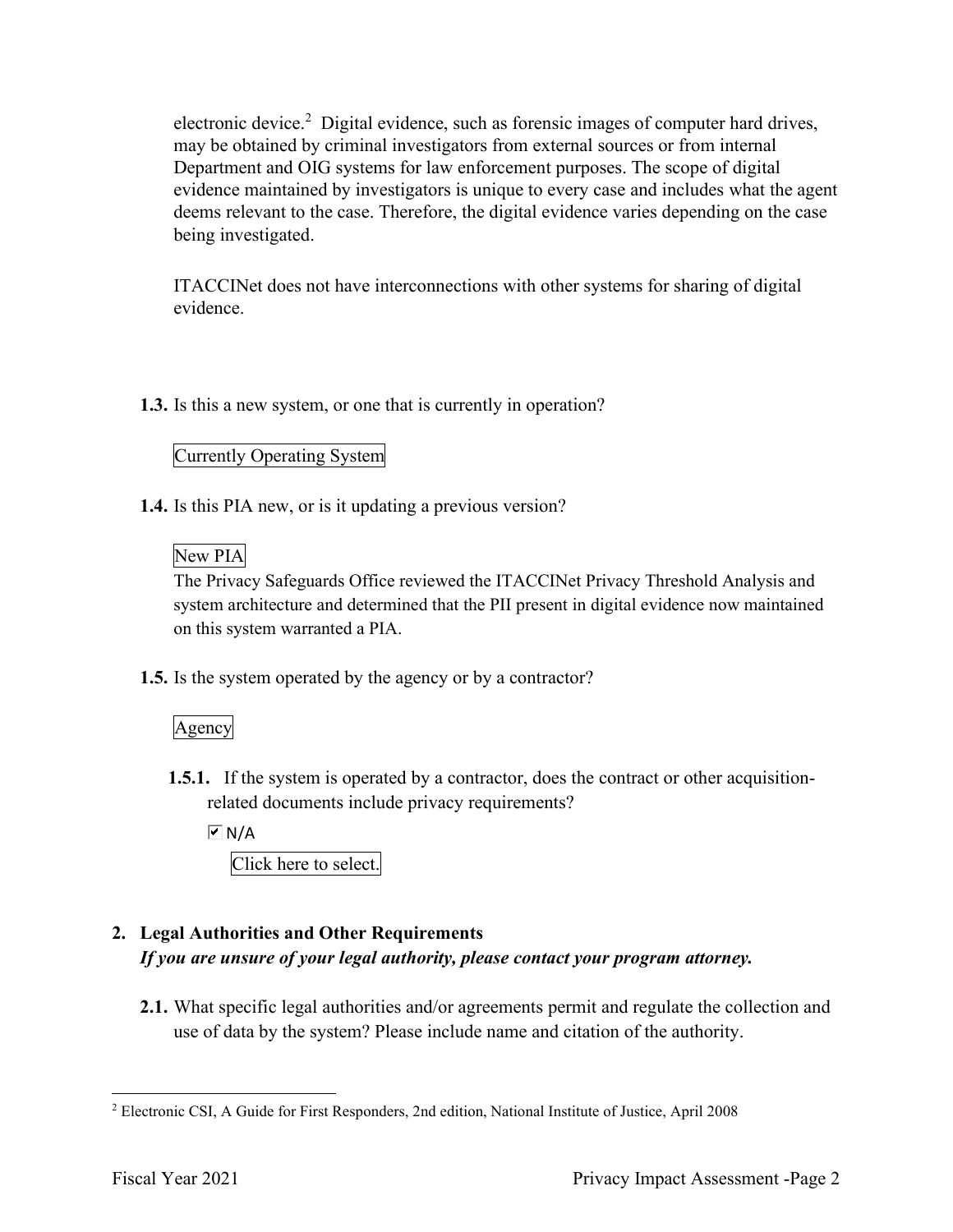5 U.S.C. Appendix § 6(a) (The Inspector General Act) - Authorizes the Inspector General to have access to all records, reports, audits, reviews, documents, papers, recommendations, or other material available to the applicable establishment which relate to programs and operations with respect to which the Inspector General has responsibilities under the Act.

 the Attorney General to seek and execute warrants for arrest, search of a premises, or 5 U.S.C. Appendix § 6(f) (The Inspector General Act) - Each Inspector General, any Assistant Inspector General for Investigations under such an Inspector General, and any special agent supervised by such an Assistant Inspector General may be authorized by seizure of evidence issued under the authority of the United States upon probable cause to believe that a violation has been committed.

 5a U.S.C. Appendix § 2(1) (The Inspector General Act) - Authorizes the Offices of Inspector General to conduct and supervise audits and investigations relating to the programs and operations of their establishments and agencies.

Inspector General Act of 1978, as amended, 5 U.S.C. App. § 3 (2012 & Supp. IV 2016);

sections of  $31$  U.S.C.); DATA Act, Pub. L. No. 113–101, 128 Stat. 1146. (codified as amended in scattered

sections of 31 U.S.C.);<br>Inspector General Empowerment Act (IGEA) of 2016, Pub. L. 114-317, 130 Stat. 1595  $(2016).$ 

(2016). Federal Rules of Criminal Procedures and Federal Rules of Civil Procedures.

#### **SORN**

 such as a Social Security Number (SSN) or other identification? **2.2.** Is the information in this system retrieved by an individual's name or personal identifier

## No

data collection. The data (queries, searches, or other analyses) stored on ITACCINet do not use personal identifiers of a specific individual, or inputs associated with a specific individual or group of individuals, to retrieve information from the network. PII may be incidentally included in digital evidence records obtained through search warrants and investigative data collection.<br>Fiscal Year 2021 Privacy Impact Assessment -Page 3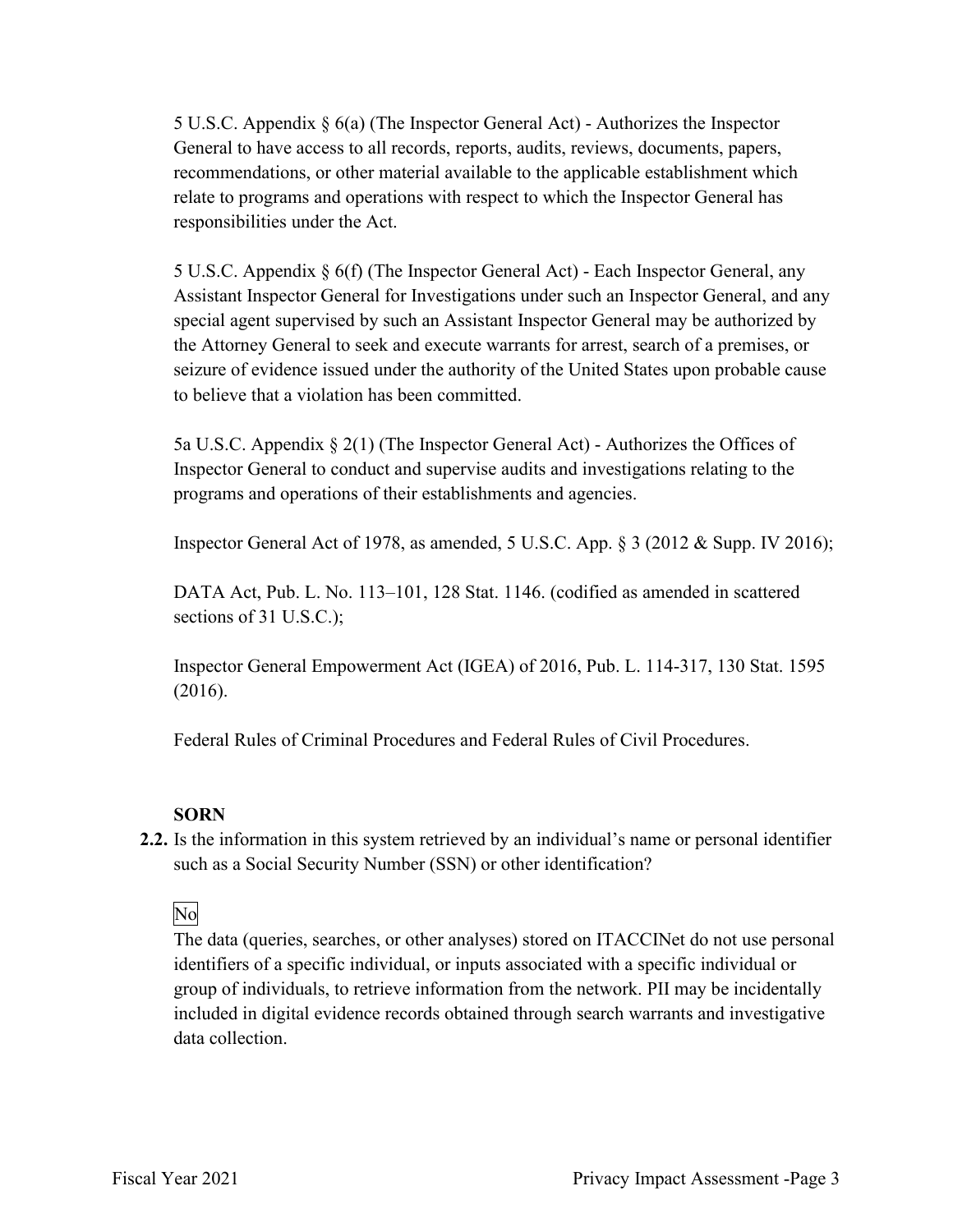**2.2.1.** If the above answer is **YES,** this system will need to be covered by Privacy Act System of Records Notice(s)  $(SORN(s))$ .<sup>3</sup> Please provide the SORN name, number, Federal Register citation and link, or indicate that a SORN is in progress.

 $\overline{M}$  N/A

Click here to enter text.

 **2.2.2.** If the above answer is **NO**, explain why a SORN was not necessary. For example, the information is not retrieved by an identifier, the information is not Department, etc. maintained in a system of records, or the information is not maintained by the

 $\Box$ N/A

While PII is maintained on ITACCI as described in Section 1.2, the information is not retrieved by an identifier. The data (queries, searches, or other analyses) stored do not use personal identifiers of a specific individual, or inputs associated with a specific individual or group of individuals, to retrieve information from the network.

#### **Records Management**

**If you do not know your records schedule, please consult with your records liaison or send an email to [RMHelp@ed.gov](mailto:RMHelp@ed.gov)** 

 **2.3.** What is the records retention schedule approved by National Archives and Records Administration (NARA) for the records contained in this system? Please provide all relevant NARA schedule numbers and disposition instructions.

 ITACCI system only maintains reference copies of records generated for investigations Investigative Services or Audit Services) will be retained per OIG NARA The OIG Technology Crimes Division Policies and Procedures Manual, Chapter 5110, defines the retention policies for records maintained on the ITACCINet system. The or in response to requests for assistance. All records provided to OIG components (e.g., DISPOSITION AUTHORITY: N1-441-02-1.

 At the end of each fiscal year, a review of the status of OIG investigative cases is performed. If a case is closed, the reference copies of records are moved to a designated case has been closed 10 years. Digital evidence is retained on ITACCINet until the case retention area on the ITACCINet file server. The reference copies are destroyed after a

access and correct any PII maintained by ED. https://connected.ed.gov/om/Documents/SORN-Process.pdf<br>Fiscal Year 2021 Privacy Impact Assessment -Page 4 <sup>3</sup> A System of Records Notice (SORN) is a formal notice to the public that identifies the purpose for which PII is collected, from whom and what type of PII is collected, how the PII is shared externally (routine uses), and how to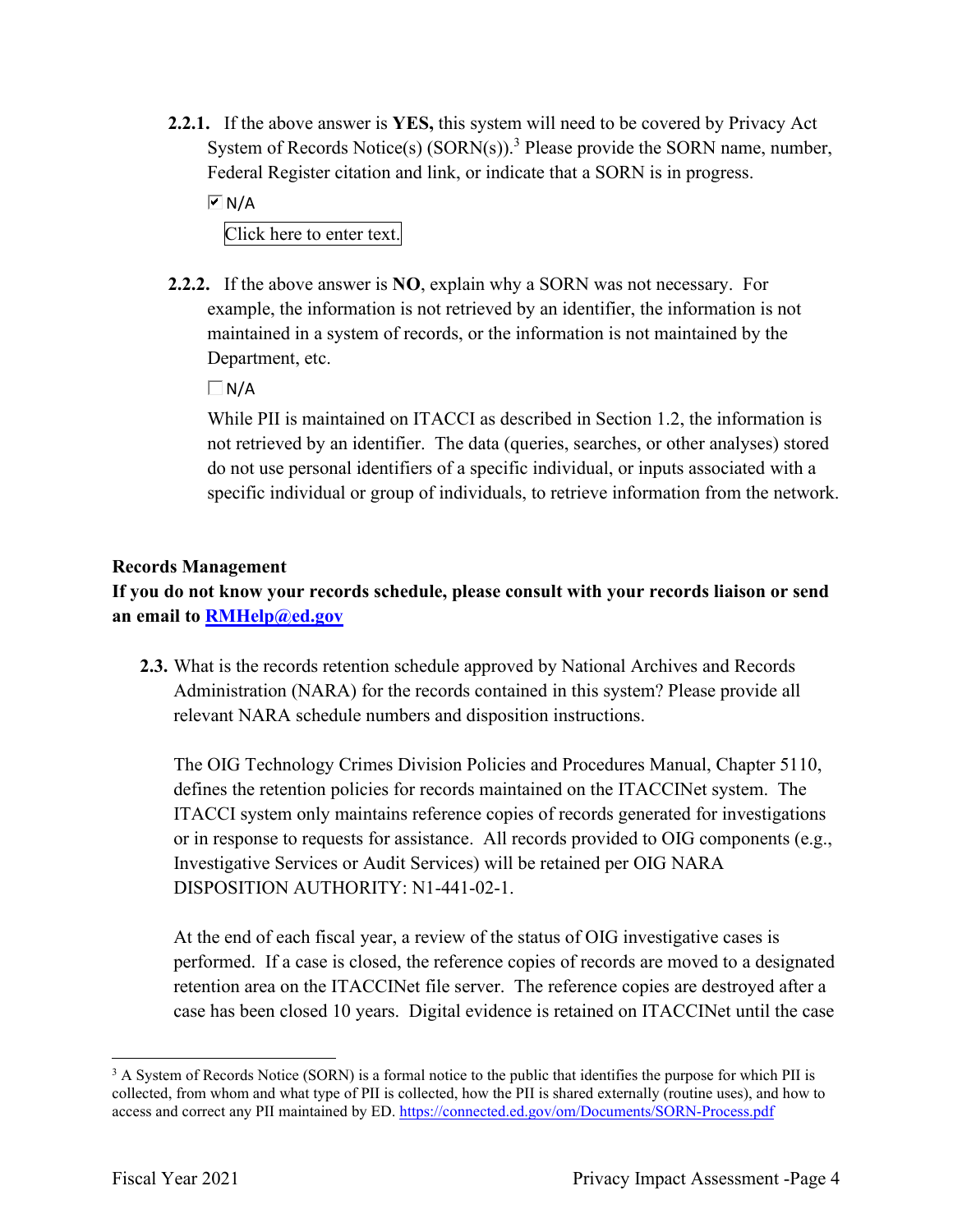agent receives permission from the prosecuting attorney to destroy the evidence. Upon receipt of that notification, the case agent instructs the evidence custodian to dispose of all appropriate evidence.

timelines in the records disposition schedule?<br>Yes **2.4.** Is the PII contained in this system disposed of appropriately, and in accordance with the

#### **3. Characterization and Use of Information**

#### **Collection**

**3.1.** List the specific PII elements (e.g., name, email, address, phone number, date of birth, SSN, etc.) that the system collects, uses, disseminates, or maintains.

ITACCINet does not purposefully collect PII. However, the network may contain PII that may be included incidentally in digital evidence records. PII commonly found on ITACCINet in digital evidence records maintained by this system includes, but may not be limited to, name, date of birth, address, SSN, and email address. These digital evidence records are obtained from relevant sources during investigations for law enforcement purposes.

stated in Question 1.2?<br>Yes **3.2.** Does the system collect only the minimum amount required to achieve the purpose

ITACCINet does not purposefully collect PII. Any PII stored on ITACCINet is the minimum necessary to provide evidence for the investigation for which it was collected.

**3.3.** What are the sources of PII collected (e.g., individual, school, another agency, commercial sources, etc.)?

audits and investigations, which can include criminal, civil, and administrative matters. supervise, and coordinate audits and investigations of ED programs, operations, and abuse. Under the Inspector General Act of 1978, as amended, OIG is authorized to carry out The information maintained within this system is limited to information that OIG has legal authorization to collect and maintain as part of its responsibility to conduct, grantees, contractors, and associated personnel to recognize and mitigate fraud, waste, and abuse.<br>Fiscal Year 2021 Privacy Impact Assessment -Page 5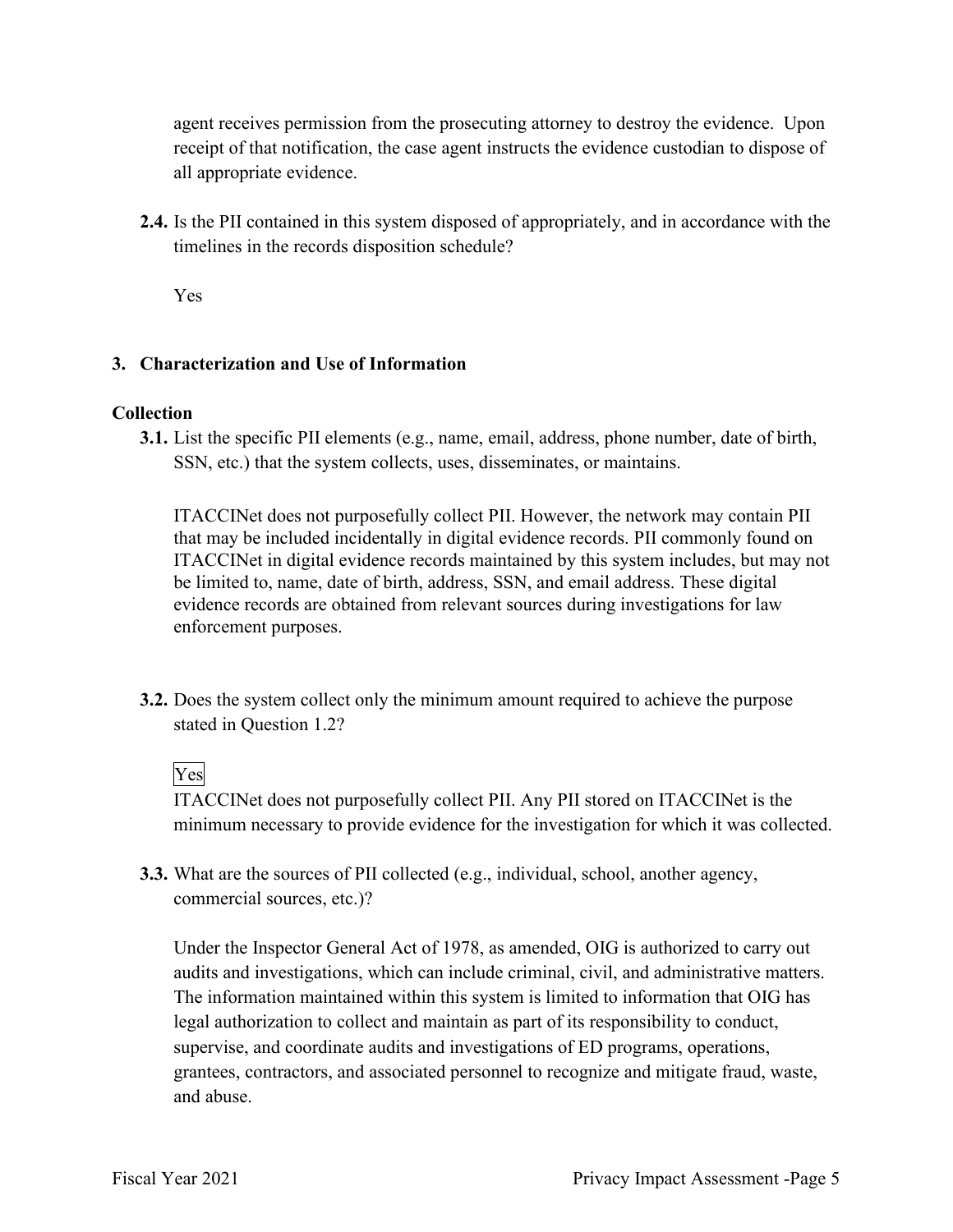another agency or law enforcement entity, and/or commercial sources (e.g., LexisNexis). of this digital evidence includes PII. As part of its audit and investigatory functions, OIG obtains digital evidence through law enforcement mechanisms, such as from search warrants, subpoenas, consent searches, This evidence obtained from these sources are digitally stored on ITACCINet, and some

 **3.4.** How is the PII collected from the stated sources listed in Question 3.3 (e.g., paper form, web page, database, etc.)?

 Digital evidence may be obtained electronically or digitized from paper as the result of a search warrant, subpoena, consent, or other similar request.

**3.5.** How is the PII validated or confirmed to ensure the integrity of the information collected?<sup>4</sup> Is there a frequency at which there are continuous checks to ensure the PII remains valid and accurate?

 The OIG adheres to the standards and principles of the Council of the Inspectors General on Integrity and Efficiency (CIGIE) Quality Standards for Digital Forensics (QSDF). The QSDF address the processes and specialized techniques for gathering, retaining, and analyzing electronically stored information (digital evidence), and reporting the resulting conclusions for investigative purposes.

Following these standards, the OIG ensures digital evidence is not unintentionally altered during or after the acquisition. Methods include:

- Performing appropriate validation testing of acquisition tools.
- The use of hashing algorithms when collecting and authenticating digital evidence.
- Ensuring that personnel handle and store digital evidence in a manner that precludes the inadvertent alteration or destruction of evidence by human action or environmental conditions.
- Ensuring the chain of custody for all digital evidence is maintained.

 The data are controlled, maintained, and attested to by OIG personnel that are certified in digital forensic procedures and meet CIGIE standards.

#### **Use**

**3.6.** Describe how the PII is used to achieve the purpose stated in Question 1.2 above.

and communication with the individual whose information it is. 4 Examples include restricted form filling, account verification, editing and validating information as it's collected, and communication with the individual whose information it is.<br>Fiscal Year 2021 Privacy Impact Assessment -Page 6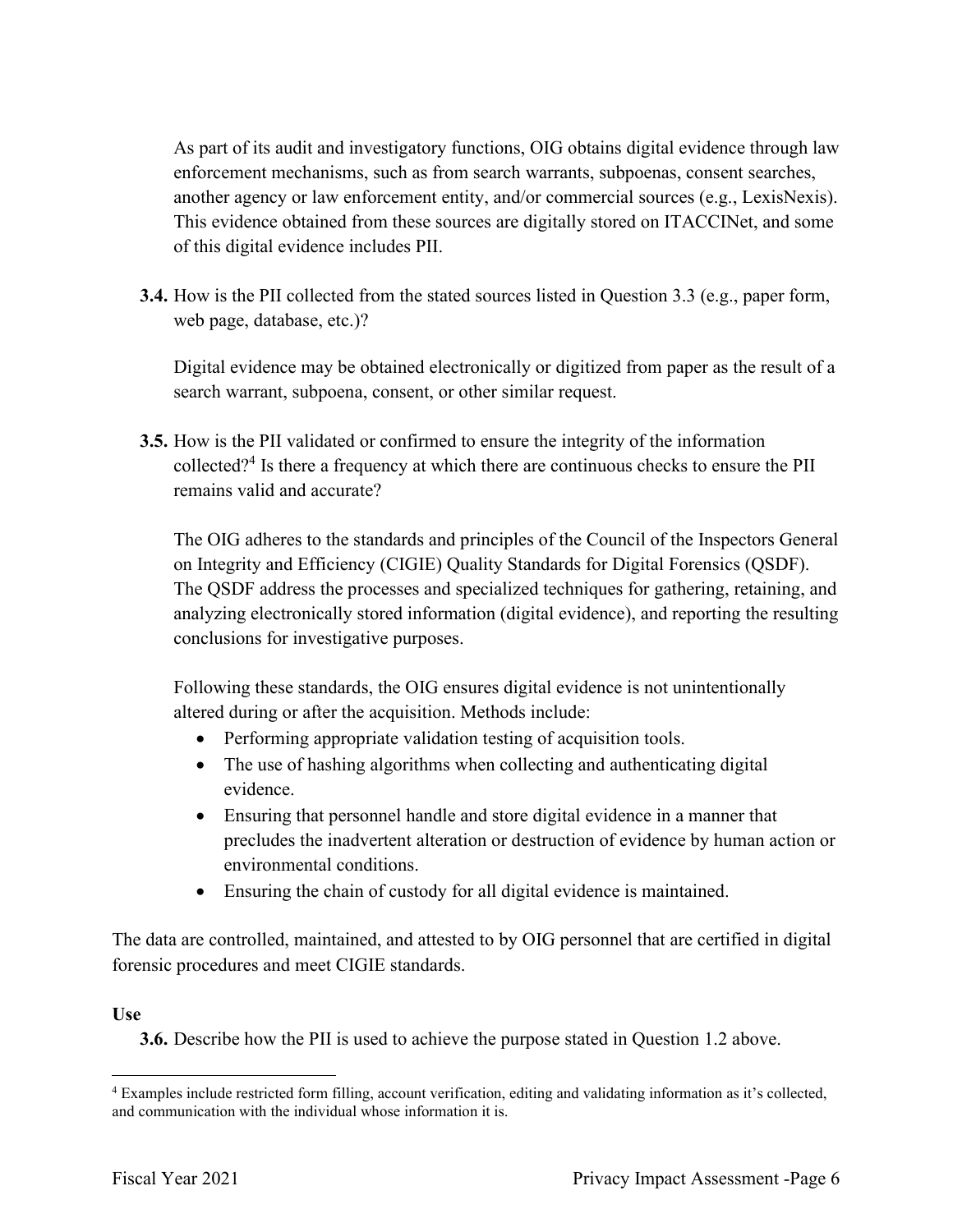help to identify victims of a crime, perpetrators, or simply provide evidence of a crime. The information maintained within this system is limited to information that OIG has legal authorization to collect and maintain as part of its responsibility to conduct, supervise, and coordinate audits and investigations of Department programs, operations, grantees, contractors, and associated personnel to recognize and mitigate fraud, waste, and abuse. The PII identified in digital evidence obtained during an investigation may

 **3.7.** Is the system using PII for testing/researching new applications or information systems prior to deployment or for training employees?<br>No

**3.7.1.** If the above answer is **YES,** what controls are in place to minimize the risk and protect the data?

 Click here to enter text.  $\overline{M}$  N/A

#### **Social Security Numbers**

*It is the Department's Policy that, in order to collect SSNs, the System Owner must state the collection is: 1) authorized by law, 2) necessary for an agency purpose, and 3) there is no reasonable alternative.* 

**3.8.** Does the system collect SSNs? Note that if the system maintains SSNs but does not explicitly collect them, answer 3.8.1 to address the purpose for maintaining them.

Yes

The system does not purposefully collect individual SSNs, but maintains digital files that may include SSNs.

**3.8.1.** If the above answer is **YES**, explain the purpose for its collection, and how the SSN will be used.

 $\Box$ N/A

 conduct, supervise, and coordinate audits and investigations of ED programs, operations, grantees, contractors, and associated personnel. SSNs may be identified The information maintained within this system is limited to information that OIG has legal authorization to collect and maintain as part of its responsibility to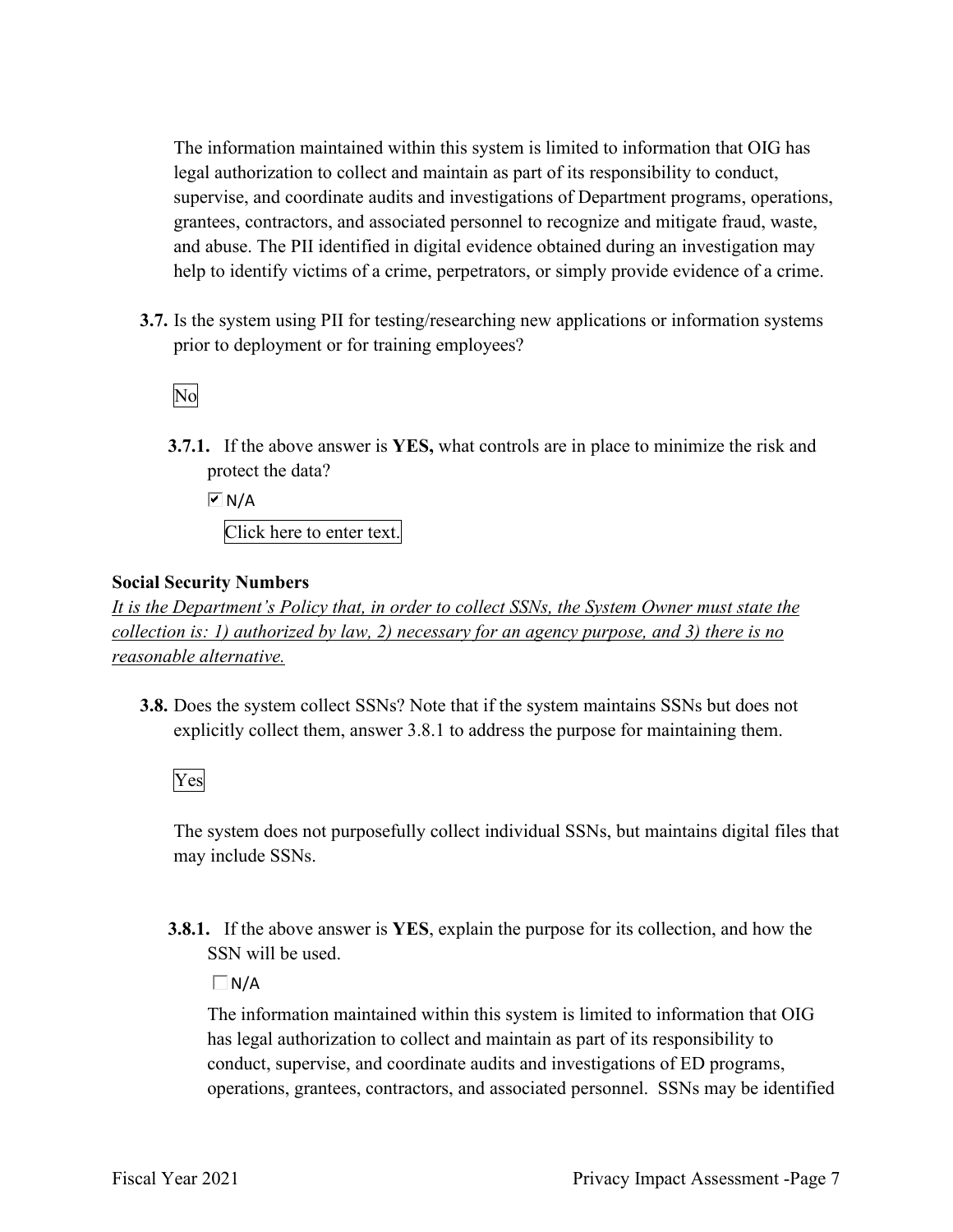identify victims, perpetrators, or simply provide evidence of a crime. during an investigation and analysis of SSNs or other investigative data may help to

 **3.8.2.** Specify any alternatives considered in the collection of SSNs and why the alternatives were not selected.

 $\overline{M}$  N/A

Click here to enter text.

#### **4. Notice**

 its collection (e.g., direct notice, such as a Privacy Act Statement (if applicable) or public notice, such as a SORN, PIA,)? If notice is not provided, explain why not. **4.1.** How does the system provide individuals with notice about the collection of PII prior to

 digital evidence that is stored on the system, that may contain PII, is exempted under Exemptions (d)(5) and (j)(2) of the Privacy Act. The digital evidence is compiled in reasonable anticipation of a civil action or proceeding, and the records in the system are compiled during the course of criminal law enforcement proceeding. General notice is Notice is not provided to individuals whose PII is maintained by ITACCINet because the provided by this PIA.

**4.2.** Provide the text of the notice or the link to the webpage where the notice is posted if notice is provided other than by SORN or PIA.

N/A

**4.3.** What opportunities are available for individuals to consent to uses (including new uses of previously collected PII), decline to provide PII, or opt out of the project?

 may incidentally include PII as part of the digital evidence records. Therefore, ITACCINet does not purposefully collect PII, but instead maintains digital evidence that individuals do not have the ability to decline to provide information or opt out of their information being maintained.

 are aware of and can consent to, where feasible, these changes? **4.4.** Is the notice referenced in Question 4.1 reviewed and revised when there are changes in the practice, policy, or activities that affect the PII and privacy to ensure that individuals

 $N/A$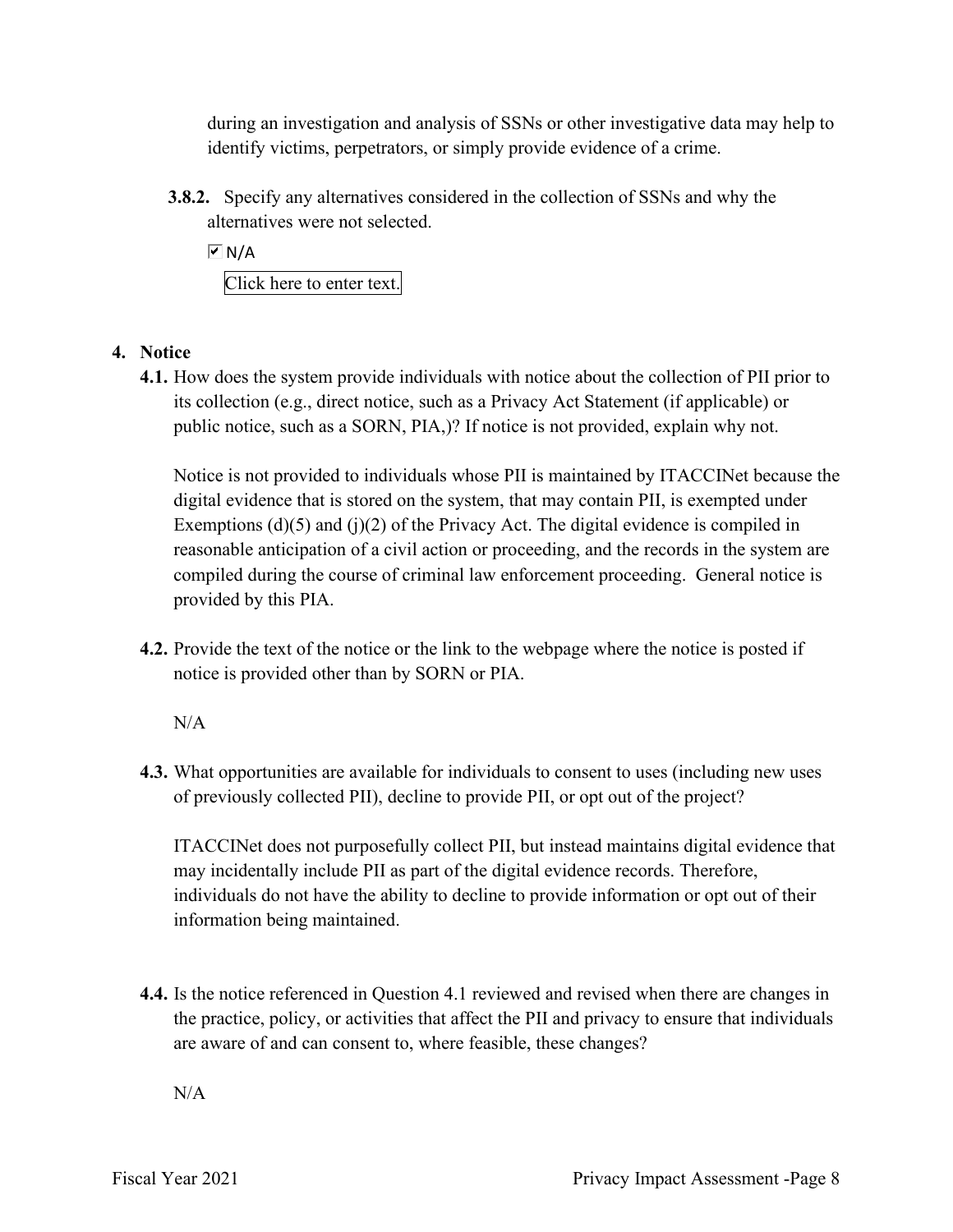#### **5. Information Sharing and Disclosures**

#### **Internal**

 **5.1.** Will PII be shared internally with other ED principal offices? If the answer is **NO**, please skip to Question 5.4.

Yes

**5.2.** What PII will be shared and with whom?

 The OIG may share names, SSNs, dates of birth, addresses, and any other relevant Federal Student Aid (FSA) if there is an investigation that indicates an individual(s) may information contained in digital evidence obtained by the OIG with the Department's be engaged in fraud, or are victims of fraud or abuse. The sharing of this information is for investigative purposes to mitigate risks associated with student accounts that FSA is responsible for managing. Any other type of investigative activities not related to FSA would not and cannot be shared with other offices. This would infringe on the OIG's ability to conduct an independent and objective investigation into an allegation of fraud or abuse.

organizations? **5.3.** What is the purpose for sharing the specified PII with the specified internal

 fraud or abuse. OIG Technology Crimes Division (TCD) is responsible for investigating Department and FSA to aggressively pursue those who criminally misuse IT systems, The purpose of sharing PII internally with FSA is to identify victims or perpetrators of information technology (IT) based crimes. TCD's nationwide investigative jurisdiction encompasses any public or private information technology system used in the administration of Department-sourced funds. TCD often collaborates with FSA in regards to cybersecurity incidents at institutions of higher education and allegations of fraud concerning student loan debt relief scams. TCD shares actionable information and data originating from FSA Title IV systems and recipients with FSA and the Department to remediate vulnerabilities within their systems. TCD works closely with the which may require the sharing of PII and investigative intelligence.

#### **External**

**5.4.** Will the PII contained in the system be shared with external entities (e.g. another agency, school district, the public, etc.)? If the answer is **NO**, please skip to Question 6.1.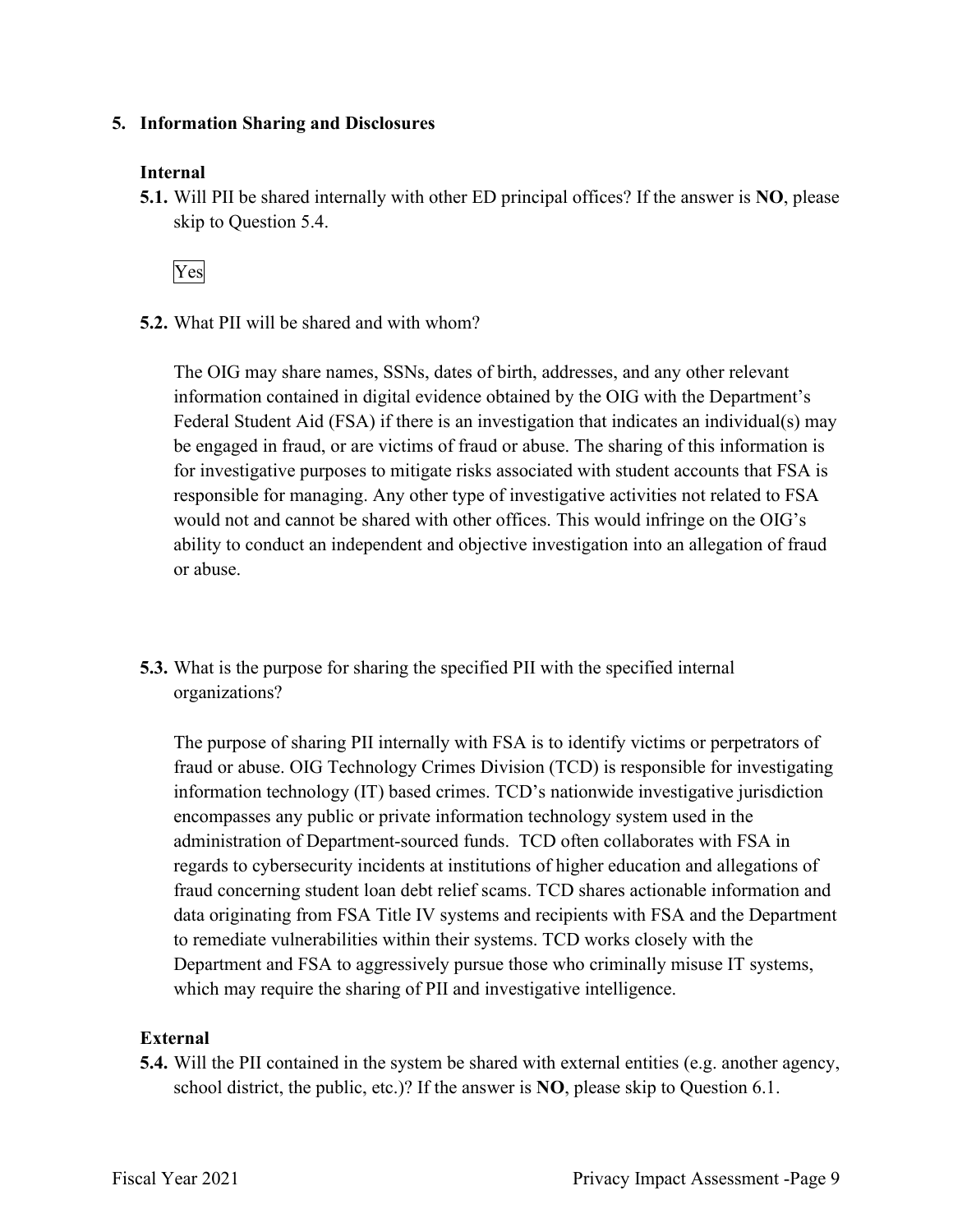## Yes

 agencies (e.g., Federal Bureau of Investigation (FBI), Assistant U.S. Attorney Offices, If PII contained in digital evidence obtained by the OIG identifies the victim or perpetrator of criminal activities, the OIG may share the data with other law enforcement Federal State and Local Law Enforcement Agencies, and OIG offices at other Federal agencies).

 **5.5.** What PII will be shared and with whom? List programmatic disclosures only.5 **Note: If you are sharing Social Security Numbers externally, please specify to whom and for what purpose**.

 $\Box N/A$ 

 OIG with other law enforcement agencies (e.g., FBI, Assistant U.S. Attorney Offices, agencies). The Inspector General Empowerment Act of 2016 (IGEA) exempts certain requirements (the "CMPPA Exemption"). Specifically, the IGEA added section 6(j)(2) to the Inpector General Act: For purposes of section 552a of title 5, United States Code, Federal systems of records, or a computerized comparison of a Federal system of records a matching program. The OIG signs specific data use agreements with specific Federal The OIG may share PII, including SSNs, occurring in digital evidence obtained by the Federal State and Local Law Enforcement Agencies, and OIG offices at other Federal computerized data comparisons performed by or in coordination with Inspectors General (IGs) from the Computer Matching and Privacy Protection Act's restrictions and or any other provision of law, a computerized comparison of two or more automated with other records or non-Federal records, performed by an Inspector General or by an agency in coordination with an Inspector General in conducting an audit, investigation, inspection, evaluation, or other review authorized under this Act shall not be considered Inspector Generals using Memorandums of Agreement (MOA). In the absence of an MOA, data may still be shared with Federal, state, local, tribal, and foreign law enforcement, counterterrorism, and border security agencies on a case-by-case basis. Data are stored and tracked by case number that is not a personal identifier in accordance with investigative guidelines.

**5.6.** What is the purpose for sharing the PII with the specified external entities?  $\Box$ N/A

<sup>5</sup> If this information is covered by Privacy Act System of Records Notice (SORN) please list only relevant programmatic disclosures listed under the Routine Uses section.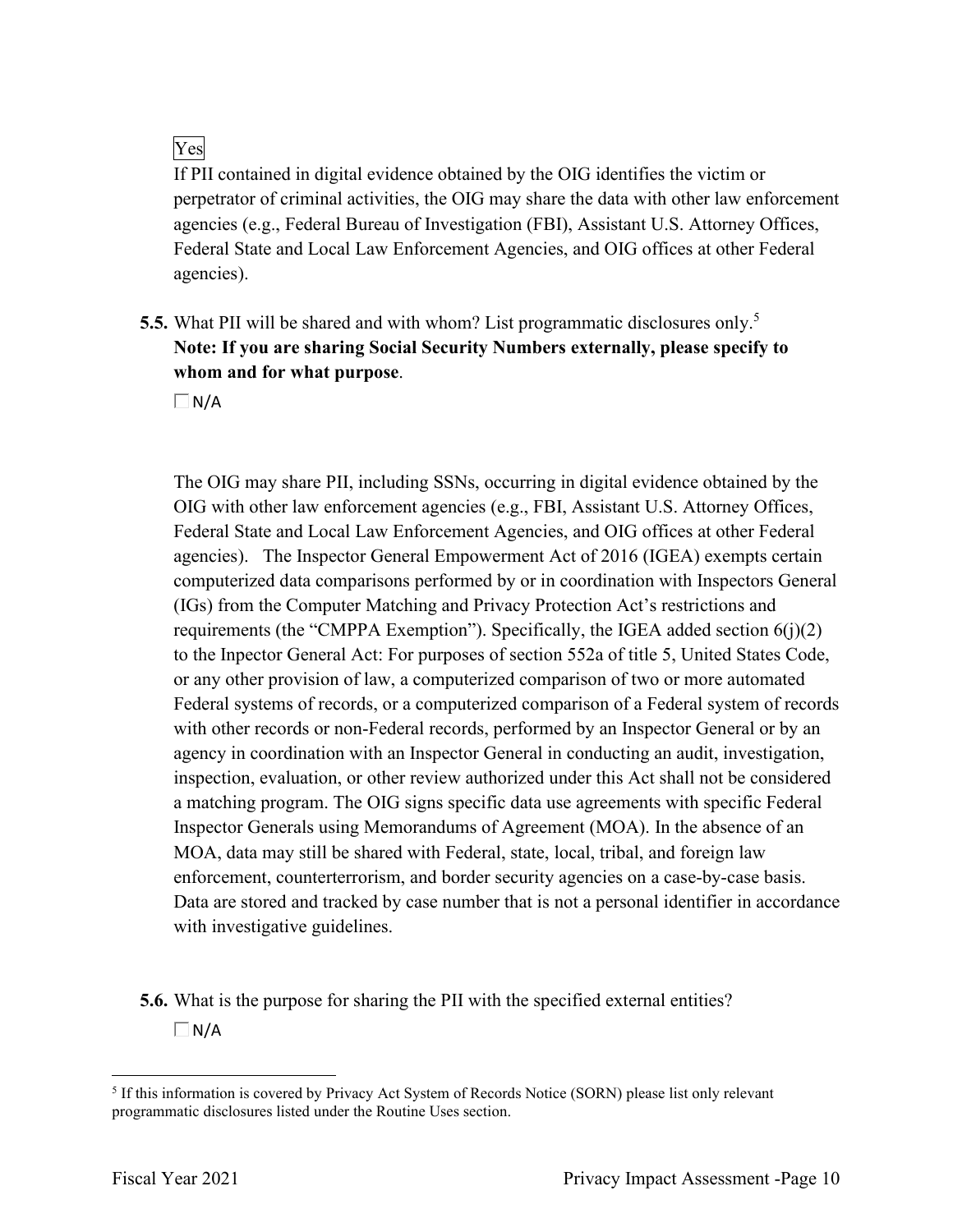PII may be shared for prosecutive and investigative purposes. For example, PII may be criminal activity in a case that is being jointly investigated by the OIG and another law enforcement agency. shared for the purpose of identifying and notifying the victims and/or the perpetrators of

**5.7.** Is the sharing with the external entities authorized?

 $\Box$ N/A Yes

**5.8.** Is the system able to provide and retain an account of any disclosures made and make it available upon request?

 $\Box$ N/A Yes

 **5.9.** How is the PII shared with the external entity (e.g. email, computer match, encrypted line, etc.)?

 $\Box$ N/A

 techniques. For example, National Institute of Standards and Technology (NIST) FIPS 140-2 certified portable harddrive enclosures with hardware-based encryption are Information is always shared in a secure fashion that employs approved encryption utilized to share data with external entities. The data can only be decrypted with a hardware encryption key that is stored apart from the harddrive enclosure.

**5.10.** Is the sharing pursuant to a Computer Matching Agreement (CMA), Memorandum of Understanding (MOU), or other type of approved sharing agreement with another agency?

 $\overline{M}$  N/A

# No

The IGEA exempts from the definition of a matching program any computerized data comparisons of Federal systems of records, or of a Federal system of records with other records (including non-Federal records) performed by or in coordination with an OIG so long as the match is performed in connection with an audit, investigation, inspection, evaluation, or other review authorized under the Inspector General Act. As a result, OIGs can engage in matching without adhering to the Computer Matching and Privacy Protection Act's various restrictions and requirements discussed above. Thus, OIGs are no longer required to enter into CMAs prior to receiving or disclosing records that will be used for matching purposes.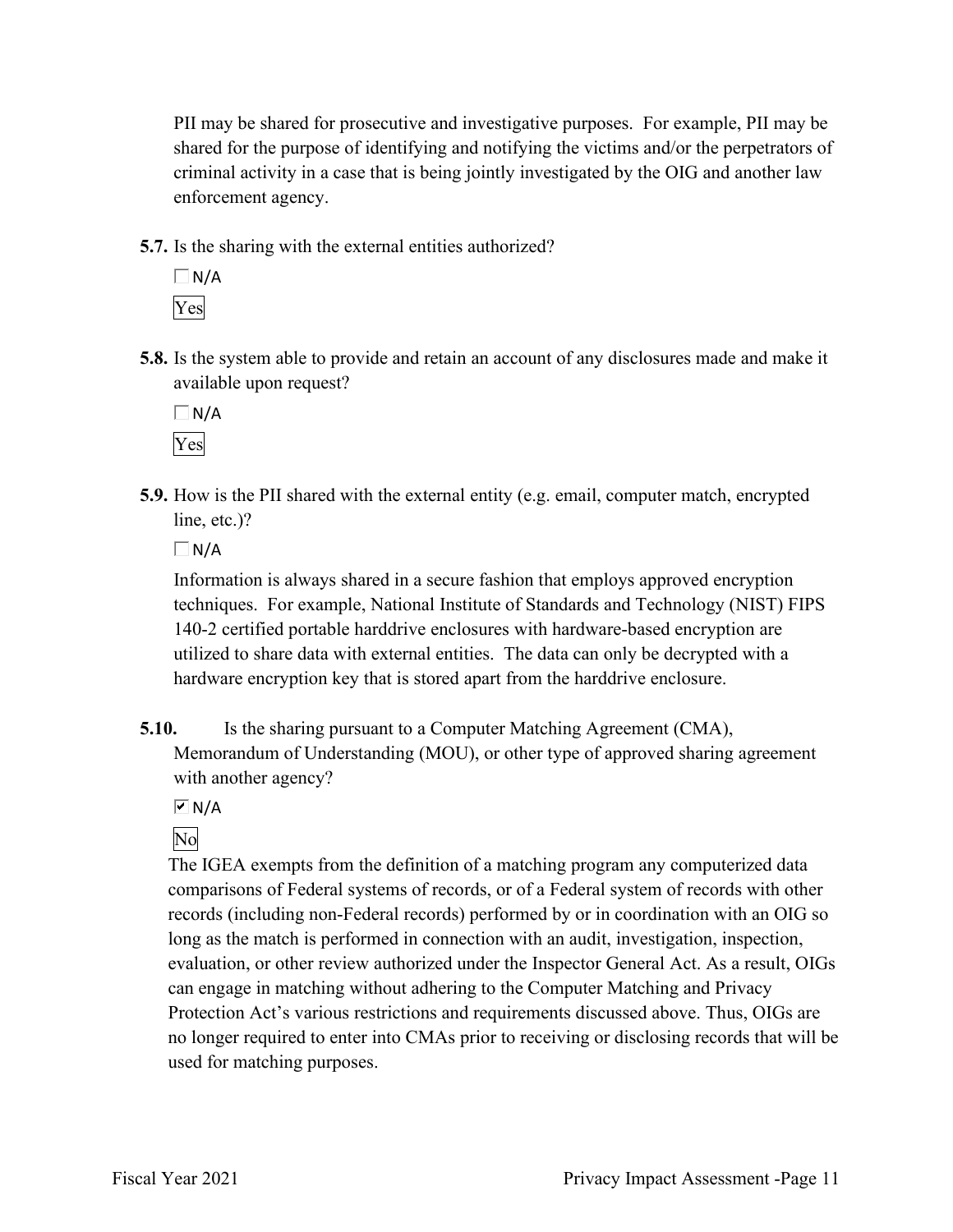**5.11.** Does the project place limitation on re-disclosure?

 $\boxed{v}$  N/A

### Click here to select.

#### **6. Redress**

**6.1.** What are the procedures that allow individuals to access their own information?

records. See 5 U.S.C.  $\S$  552a(k)(2) and 34 C.F.R.  $\S$  5b.11(c)(1). However, OIG will ITACCINet is a law enforcement system and is exempt from the notification, access, and amendment procedures of the Privacy Act. The information on this network consists of investigatory material compiled for law enforcement purposes. This system is exempt from certain provisions of the Privacy Act including the provisions regarding access to consider individual requests to determine whether or not information may be released. Individuals seeking notification of and access to any OIG record about themselves can file a Freedom of Information Act (FOIA) request with the Department.

**6.2.** What procedures are in place to allow the subject individual to correct inaccurate or erroneous information?

The system is a law enforcement system and is exempt from many of the provisions of the Privacy Act. OIG will consider requests to determine whether information can be released. Request should be submitted to:

U.S. Department of Education Office of the Executive Secretariat FOIA Service Center 400 Maryland Avenue, SW, LBJ 7W106A Washington, DC 20202-4536 ATTN: FOIA Public Liaison

**6.3.** How does the project notify individuals about the procedures for correcting their information?

 No individual notification of procedures for correcting records is provided. ITACCINet performance of the law enforcement mission of OIG. However, requests for redress contains investigatory material compiled for law enforcement purposes and is exempt from the amendment provisions of the Privacy Act. Notification to individuals that they are or have been the subject of a law enforcement investigation would undermine the should be directed the FOIA Service Center, listed in Section 6.2.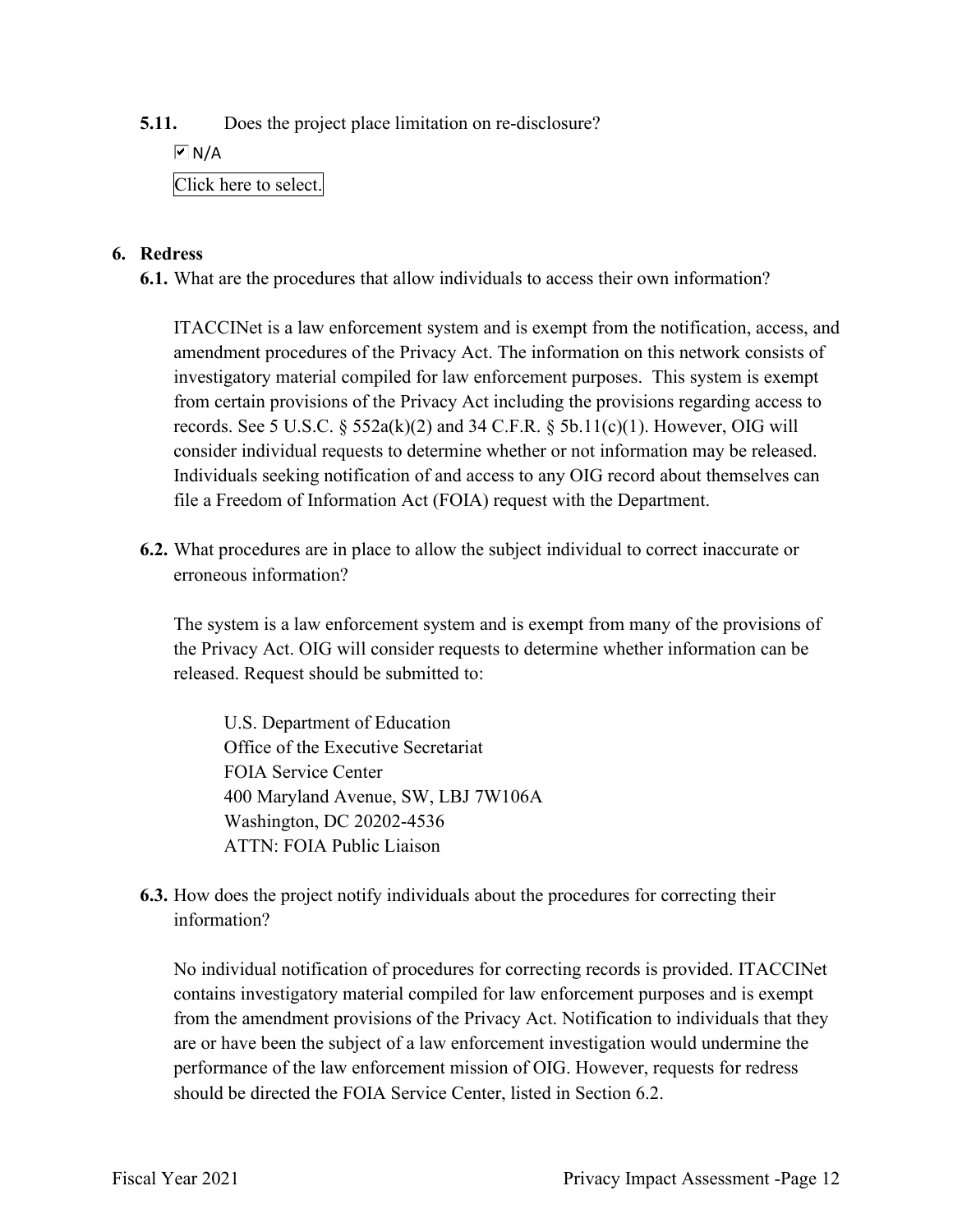#### *7.* **Safeguards**

#### *If you are unsure which safeguards will apply, please consult with your ISSO.*

 system and build privacy extensions to the extent feasible? **7.1.** Does the principal office work with their CSO/ISSO to build privacy & security into the

Yes

**7.2.** Is an Authority to Operate (ATO) required?

Yes

**7.3.** Under NIST FIPS Pub. 199, what is the security categorization of the system: **Low, Moderate, or High?** 

 $\Box$ N/A Moderate

**7.4.** What administrative, technical, and physical safeguards are in place to protect the information?

ITACCI has received an Authorization to Operate and has put in place all required controls at the moderate categorization level under NIST standards.

 system, have a 6C security clearance, and sign an rules of behavior agreement. Only authorized and approved users have access to ITACCINet. Network access to the ITACCI system is strictly limited to ITACCI and OIG personnel, unless approved by the ITACCI System Owner (e.g., law enforcement personnel from another agency or OIG contractors). All users must be approved for access through a User Account Request

 personnel only. The general public does not have access to ITACCINet. Monitoring controls are in place to determine if there is unauthorized access and/or ITACCINet is operated and maintained by OIG personnel and is housed within a secure and controlled facility. Access to the computer lab is limited to authorized OIG changes on the system.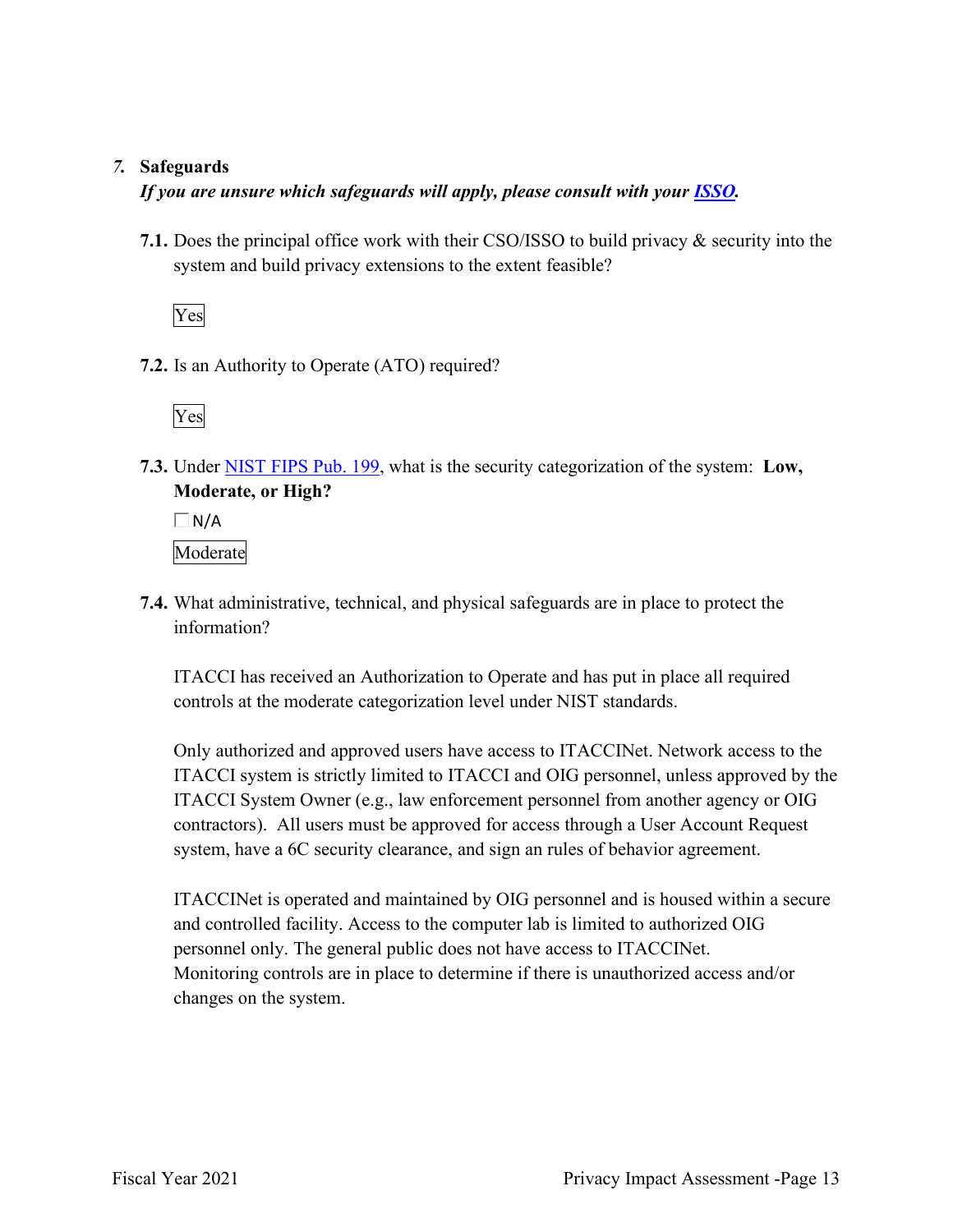**7.5.** Is the information in the system appropriately secured in accordance with the IT security requirements and procedures as required by Federal law and policy?

Yes

**7.6.** Has a risk assessment been conducted where appropriate security controls to protect against that risk have been identified and implemented?

Yes

 ensure the security controls continue to work properly at safeguarding the PII. **7.7.** Please describe any monitoring, testing or evaluation conducted on a regular basis to

The ITACCI security team conducts a yearly self-assessment of selected security controls. All applicable NIST security controls applicable to a moderate system are assessed within a three-year cycle. A yearly report of the results is written and any risks that are identified are noted and tracked for correction. The yearly report is presented to the system owner and authorizing official. The results are reviewed with them and any required corrective actions are discussed. An independent assessment is performed on ITACCINet every three years.

 ensure that ITACCINet security controls are in place and effectively safeguarding PII. Additional monitoring, testing, and evaluations are conducted on a regular basis to These include:

- Real-time file integrity and change monitoring
- integrity of evidence is verified before and after forensic analysis • File hashes are calculated and documented for investigative evidence; the
- Privileged user accounts are reviewed and validated quarterly
- Non-privileged user accounts and access are reviewed and validated annually
- Antivirus scanning and reporting
- Weekly vulnerability scanning
- Security event detection and alerting
- Periodic log reviews

#### **8. Auditing and Accountability**

 **8.1.** How does the system owner assess and ensure that the PII is used in accordance with stated practices in this PIA?